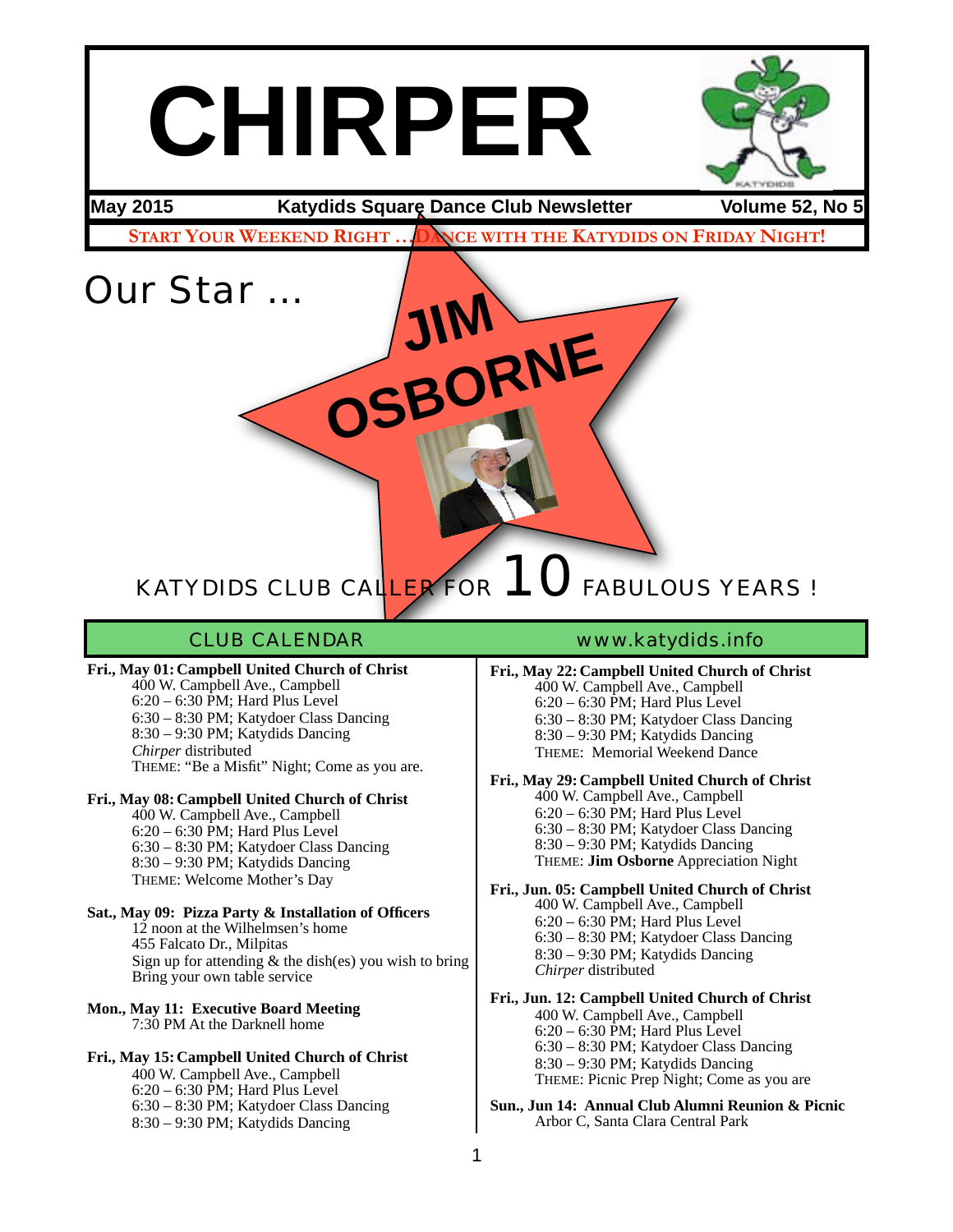## SQUARE HEAD ASSIGNMENTS

#### and DUTIES

*Super Square Head Stephanie Stevens (408-871-9525)*

> May 01 .......Steele May 08 .......Hebson May 15 .......De Lapp May 22 .......Wies / Stevens, Skip May 29 Bruns

Jun 05.........Willey Jun. 12........Franger / Moore Jun. 19........Angotti / Smith Jun. 26........Matolyak / Parsons

Jul.03..........Krulee / Pitts Jul. 10.........Stevens Jul. 17.........Clark / Wies Jul. 24.........Tillman / Stevens, Steph

#### **Before the dance:**

- Notify the Super Square Head, Stephanie Stevens, 408-871-9525 of any needed changes to assigned dates.
- Purchase and bring 6 to 8 lbs ice for the water cooler. • On scheduled night, the designated Square Heads should arrive by **6:00** PM.and stay until clean up is finished around 9:45 PM. A Katydids member with a key will open the doors.
- Sweep floor if needed and set up tables and chairs.
- Make ice water and start hot water for tea & coffee..
- Set up food & drink tables and put out flyers on table.

#### **During Club dance:**

- Welcome everyone at the sign-in table.
- Collect a **\$5.00** donation from each guest and have them sign in. "Regular" guests sign the prepared sheet, new guests sign the guest book.
- In the green box, there is an envelope with petty cash for making change.
- Offer raffle tickets: 5 tickets for \$1.00.
- In the green box, there are envelopes for keeping track of money collected during the evening.
- Divide the raffle proceeds 50% to the Club, 50% to the winner.
- Check that water and cups do not run out during the evening.

#### **After the dance:**

- If Treasurer is not present, pass monies collected to any Executive Board Member.
- ALL MEMBERS can help the Square Heads clean up. Help put away tables and chairs and pack up the coffee pot, cooler and other supplies put back into the Club cupboard.
- *Remove non-recyclable trash accidentally tossed into the designated recycle bins*. Take the trash bags out to the dumpster located in the side parking lot.
- Sweep or wet mop the floor as necessary.
- Note: Tables must go into the closet FIRST (remember the Caller's table, too), then the chair rack.
- Notify the Quartermasters, **Steven Lehnhoff or Naomi Grubb** (408-227-3631) of any supplies needed for the next week.

#### OTHER SQUARE DANCE EVENTS **Plus Level Dances (except as noted)**

#### **May 9: Black & White Ball; Krazy Dazys** Sunnyvale Presbyterian Church 728 W. Fremont, Sunnyvale 7:30 – 8:00 PM, Caller: Barbara –Lynn Smith 8:00 – 10:30 PM, Caller: **Jim Osborne**

**May 8-10: Silver State Square and Round Dance Festival** Grand Sierra Resort, Reno, NV Callers: Dan Nordbye, Bronc Wise, Jet Roberts Cuers: Chuck & Sandi Weiss

#### **May 16: General Dance; SCVSDA**

Sunnyvale Presbyterian Church 728 W. Fremont, Sunnyvale 7:30 – 10:00 PM Caller: Rick Hampton

#### **May 22-24: Golden State Round-up; NCSDA**

San Ramon Marriott, San Ramon, CA Callers: DeeDee Dougherty, Jack Pladdys, Mike Seastrom, Matt Worley Cuer: TJ & Bruce Chadd

#### **May 30: Caller Appreciation Whing Ding, SCVSDA/SCVCA**

Sunnyvale Presbyterian Church

 728 W. Fremont, Sunnyvale 7:30 – 8:00 PM; Cuers: Sue Harris, Barbara-Lynn-Smith 8:00 – 10:30 PM; **Jim Osborne,** Robert Algea, Tork Clark, Bob Elling, Keith Ferguson, Kurt Gollhardt, Harlan Kerr, Diana Hilliard, Wayne Janssen, Al Knoppe, Mike Luna, **Roger Smith,** 

#### **June 6: Ice Cream Fling Thing; Bows and Beaus**

John Muir Middle School 1260 Branham Lane, San Jose 7:30 – 8:00 PM Cuer: Sue Harris 8:00 – 10;30 PM; Caller: Michael Kellogg

 **Bob Steele**, Vicki Woods

#### **June 13: Strawberry Festival; Sunnyvale Squares**

John Muir Middle School 1260 Branham Lane, San Jose 7:30 – 8:00 PM; Cuer: George Gardner 8:00 – 10:30 PM; Caller: Mike Seastrom

#### **Jun. 20: General Dance; SCVSDA**

St. Andrews United Methodist Church 4111 Alma St., Palo Alto 7:30 – 10:00 PM; Callers: Keith Ferguson, Harlan Kerr

#### **Jun. 24-27: National Square Dance Convention** Springfield, MA

#### **Jul. 4: Slab Dance; Lucky Steppers** Mill Street, Ben Lomond 7:00 - 7:30 PM; Pre-rounds 7:30 – 10:00 PM; Dancing

#### **Jul. 11: General Dance; SCVSDA** Sunnyvale Presbyterian Church 728 W. Fremont, Sunnyvale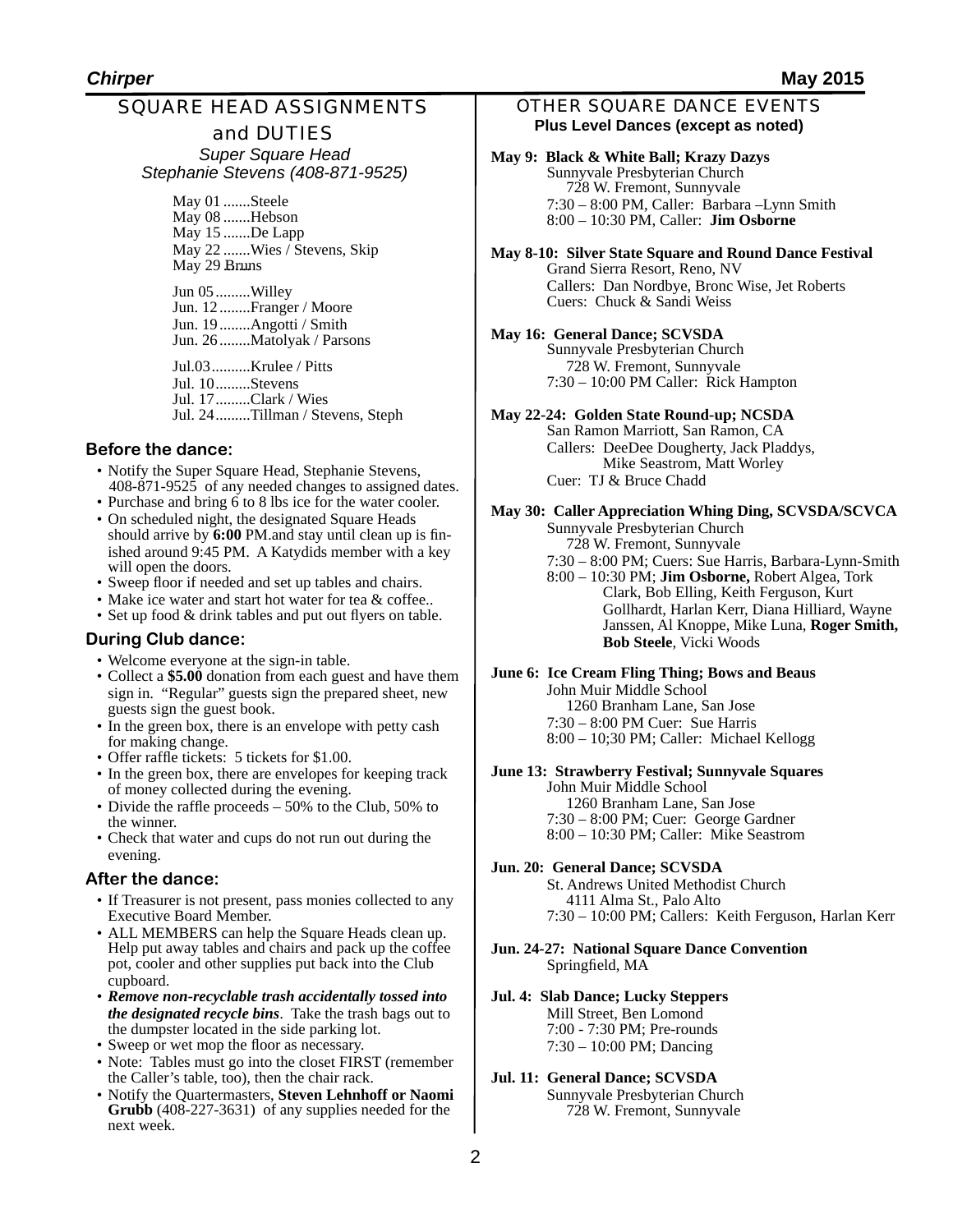## PRESIDENT'S CORNER

#### Hi Katydids,

Well the elections are over and I am. President again. You're stuck with me

for another year. Everything seems to be going well. I did not receive any feedback from my president's message last month so everybody must be happy with the way the club is running.

Our class has been introduced to all the square dance calls thru Plus and we will be holding graduation for them in the near future.

I need feedback from the club members as to whether or not we should start another class here at Katydids on Friday night from 6:30 to 8:30.

Also let me know how you think the Club dances are going. Should we change the format or leave it alone. We will have an Executive Board Meeting on May 11<sup>th</sup> to make some decisions about what we should do this coming year. I would like input from all Katydids about the future of the club.

Thanks,

**Lloyd**

#### IN CASE YOU MISSED IT …

Results of the recent General Meeting are that the entire 2014-15 Executive Board offered to run again and were unanimously elected to a second term. Thank you so much for your continued service to our Club and the square dancing community!

## HAPPY BIRTHDAY ! !

### NEWER DANCER HOEDOWN

*Be an angel – Support our newest dancers!!*

**– – JANUARY (2015) CLASS LEVEL – – Sat., May.. 2nd** BUTTERFLY BALL; CPSD Camden Community Center 3369 Union Ave., San Jose  $7:30 - 9:45$  PM Caller: Rich Reel

**– – MAINSTREAM LEVEL – – SAT., JUNE 27th**  HOEDOWN; CASTAWAYS & ROCKIN' JOKERS Resurrection Lutheran Church 2495 Cabrillo Ave., Santa Clara 7:30 – 10:00 PM Callers: Tork Clark, Roger Smith



Katydids Square Dance Club is having a officer Installation

. . . . . . . . . . . . . . .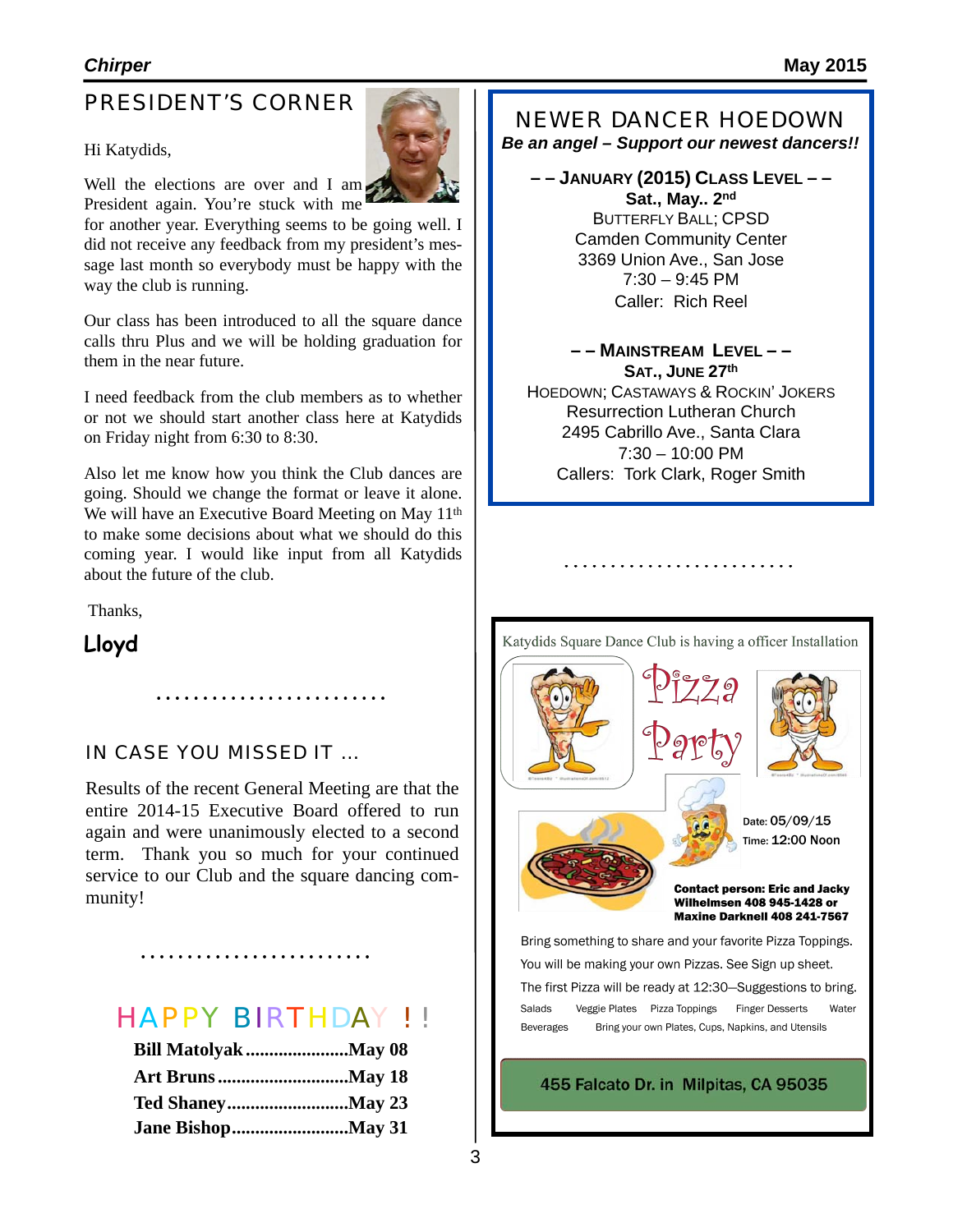## KATYDIDS AND FRIENDS PHOTOS

#### BUNNY HOP DANCE PARTY **Friday, April 3, 2015**



Hosoda Bunnies





Raffle Bunnies

#### Thank you Naomi, for bringing the VERY cute.and tasty, bunny cake!

*Below are some excerpts from email messages received this past month from Jim Osborne regarding Caller, Keith Ferguson's wife, Meg, who are both very much in our thoughts and prayers.*.

4/5 "Meg continues to do well. Keith was concerned because when she's awake, she's very alert but then she quickly goes back to sleep for a long time. The doctor assured him that this is usual and normal for the degree of trauma from the stroke as well as the surgery; she's thinking and reasoning, but creation of new neural pathways takes time, and healing, in general, takes a lot os energy…

4/9 "The updates about Meg Ferguson continue to be very positive and hopeFULL. Progress in these matters is not always steady and yet Meg's healing continues to move forward splendidly. Her Medical Team has been wonderful. Prognosis is for a complete recovery in about a year with perhaps just a bit of residuals, but recovery nonetheless: slow and steady wins the race! Thank you everyone for your continued love, prayers, and healing thoughts.…"

4/11 "… The plan is to move Meg to Kindred Hospital in San Leandro sometime this coming week, when a bed becomes available. This is a smaller hospital that specializes in providing the initial rehabilitative care needed by people like Meg. The doctors and staff at Good Sam are quite in-

**UPDATE ABOUT MEG FERGUSON** sistent that Kindred is one of only a handful of hospitals in California that have a track record of working rehab miracles, including getting people to where they no longer need ventilators, tracheotomy tubes, and feeding tubes. They also provide Physical and occupational Therapy, but that seems secondary to their primary purpose. The average stay at Kindred is about 30 days, following that, Meg will probably return to this are for additional rehabilitation. It is worth noting that Meg is now breathing on her own, and no longer needs he ventilator, but the tracheotomy tube is still present to permit easier care of her lungs. …"

> 4/20 "On Friday, April 17, Meg was moved to Room 411 Bed 3 in the regular hospital unit [at Kindred Hospital in San Leandro]…

> Several folks have asked if she can have visitors. The simple answer is "yes," but please be aware she spends much of her time "sleeping" (one doctor said it isn't really sleeping, but more "drowsy") so she may not be very responsive - it varies. She is reluctant to open her eyes, although at times she will. …

…Kindred does strictly enforce their visiting policies: Visiting Hours: Weekdays: 8:30 a.m. to 9:00 p.m.

Weekends: 10;00 a.m. to 9:00 p.m.

NO VISITORS from 7:00 to 7:30 p.m. every day …"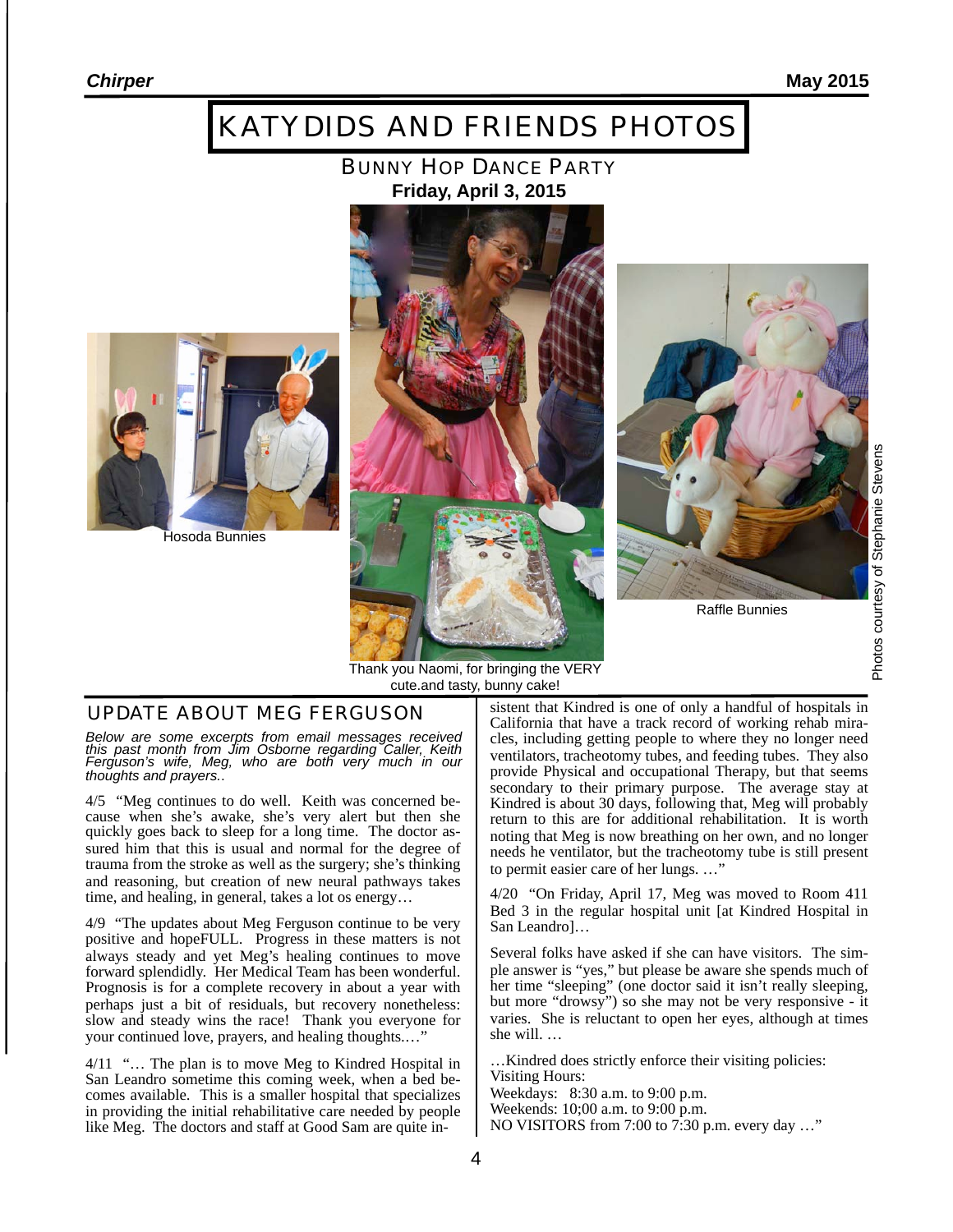## *Chirper Chatter…*



As your *Chirper Chatter* writer I am constantly on the alert to keep this

column filled with amusing, interesting articles. I made up a pretty good list of graphic puzzles that illustrates the name of the Square Dance Calls. From time-to-time I have will be using these graphic puzzles not only for your amusement but to reenforce knowing our calls. There will not be any prizes but the winner will be you…

#1



**#10**



Now, about my right hand ring finger. There is a dis- colored band underneath my finger nail about a 1/8" wide which my dermatologist was keeping an eye on and my last visit he recommended that I see a Stanford Dermatologist to get a biopsy taken for analysis (for melanoma). I had this done around 4 pm on Friday, April  $10<sup>th</sup>$  which is why I arrived at our square dance with a big wad of gauze and bandage wrapped around my finger. They had to cut my cuticle, peel back, go under my finger nail to get a biopsy sample. Every- thing is fine now. It was negative but I could lose my nail and get a new one. Thank you all for your concern. I have the green light to play ball again…

I got a phone call from a retired square dancer friend of Hollister and she told me of another dancer living in Morgan Hill who is giving up square dancing and would like to donate her clothing. We made contact by phone and I went to pick them up Tuesday, April 21 in my small Mazda3 which I was concerned could be too

small. I took her to lunch since it was just past noon to Mama Mias Ristorante Italiano of Morgan Hill. I had a motive to go to Mama Mias. There are four Mama Mias Ristorantes in this area, Gilroy, Morgan Hill, Felton and Campbell and I have finally completed the cycle. Our donor's name is **Jo Ann Johanssen**, who claims to know some of our Katydids…

**Alice McManus** wanted to visit with the Club on Friday, April 17, so we pre-arranged the time for pick-up and going back and agreed to my schedule. After opening up shop, I went to pick her up which fortunately is not too far from the church. She enjoyed visiting with everyone. She is coming along real great on her recovery but she did hint that she may not be returning. Nice to see you **Alice**…

If I just learned about their move perhaps others are not aware that past members and still occasional visitors, **Jack and Glenna Colistra**, have moved or "downsized" from their huge home in Saratoga to "The Villages" back in July. Congratulations!...

**Lloyd Darknell** and his son, David, went on a trip to Elko, Nevada Thursday April 23 for a Western Pacific Railroad convention which started Friday. They were able to learn about the history of the Western Pacific Railroad and other Western railroads during the 2 day seminar at the Red Lion Hotel. On the 3<sup>rd</sup> day they went to Ely, Nevada and spent the day at the Nevada Northern Railroad touring the facility and riding on their steam train. On their way home on Monday they stopped by the Nevada Railroad Museum and checked out the rail cars there**…** 

Our Katydoer, Darlene Volkey, has missed many Fri- days of SD Teach because she was hospitalized in March for 6 days for Pancreas Titus and visited her youngest son & family in West Virginia for several weeks. She is fine now and plans to resume her SD…

 Read about **Char Pitts** recent trip to Chile elsewhere in this *Chirper,* it is too long for this column*…*

> *Morris Hosoda* [moho77@gmail.com](mailto:moho77@gmail.com)

## SAVE THE DATE !

**Sun., June 14: Annual Club Reunion & Picnic** Santa Clara Central Park, Arbor C 11:00 AM – 3:00 PM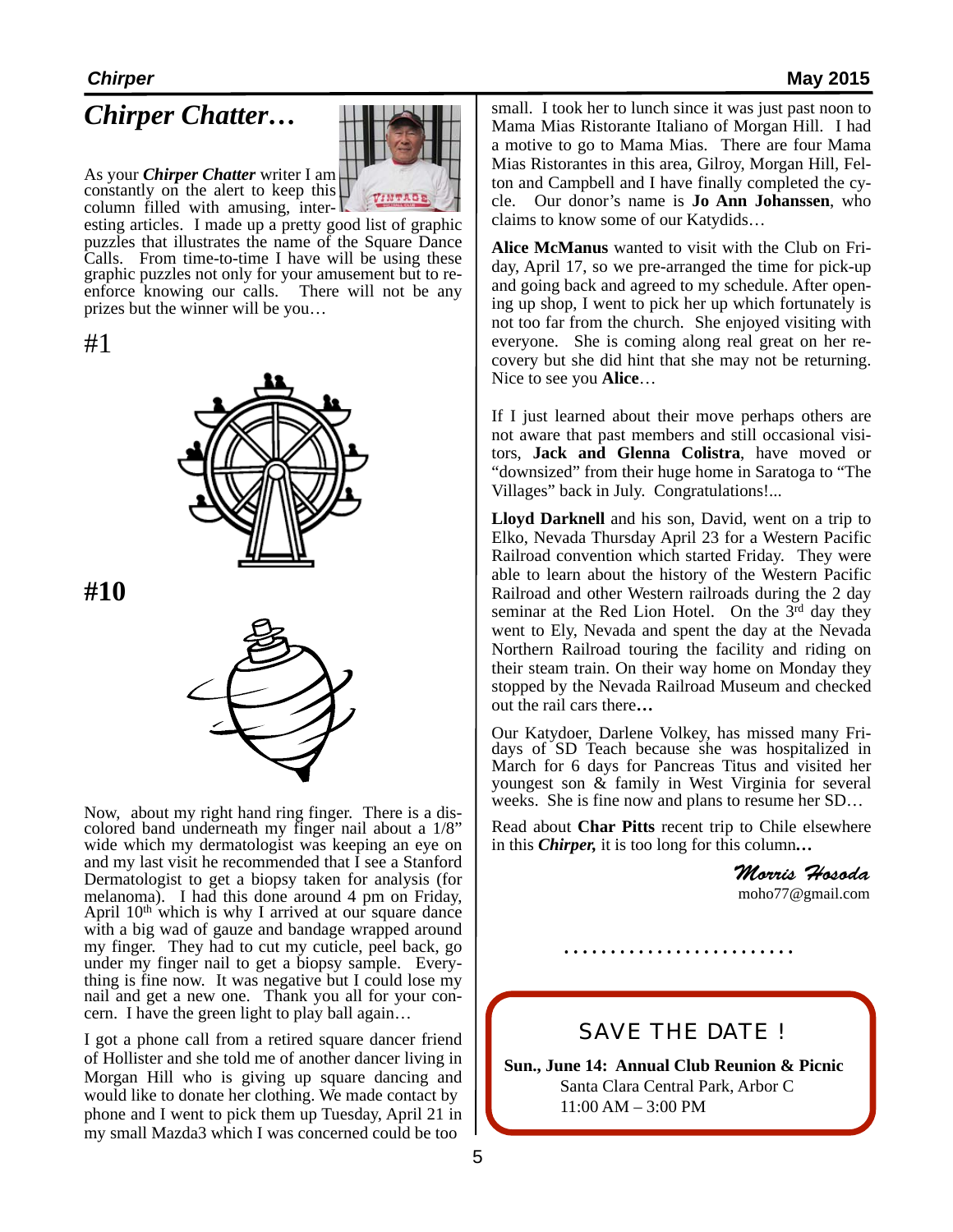Chile is not chilly, at least not right now.

Right now, at least when I was there in late March, it was not chilly at all—in fact it was about 80-85 degree F, and a little cool in the morning. The seasons are reversed so it was late summer there. Santiago, where I was staying, is approximately the same latitude in the southern hemisphere as San Diego is in the north. Very pleasant, though somewhat smoggy. In fact, it looks and smells like a city in California that might be separated from the coast by a small mountain range. The plants are the same or very similar, all of which gives a very comfortable feeling. It is a very modern city with skyscrapers, freeways, fast and efficient subway system, beautiful old buildings downtown, and very modern buildings in the newer areas, including lovely shopping malls that rival those here in California, like the one at Stanford. And they have large medical centers for the people, most of whom have medical insurance—even the most poor. The culture is quickly moving to embrace the latest technologies not only in science, and computer hardware, but in agriculture and manufacturing. For this reason there are many companies there that are worthy of investors from all over the world. There is a lot of wealth there now.

Why was I there? My grand daughter, Alana, was getting married to a great guy, Pablo, whom she had met there about 3-4 years earlier when she had been living and working in Santiago. Fortunately Pablo speaks fluent English as he was educated in a private British school in Santiago. For those of you who might not know about my family, my son, Mike, married a Chilean woman, Cecilia, 32 years ago, and Alana is their middle daughter. The family lived there for about 10 years when their daughters were young. Cecilia has many relatives there in Santiago, so I was staying with one of her brothers and his wife who live in a very nice condominium complex of about 40 units that are about 2000 square feet each. Their home is on the 5th floor. Nice view.

The wedding was in a park area about an hour south of Santiago, a gorgeous venue. The ceremony started around 6:30 PM, dinner about 8:30-9:00 and the party lasted until 6:00 AM. Those Chilenos can really party! Except for the first dance, a traditional waltz featuring the newly married couple, there were no more slow numbers until the last dance. It was kind of a disco scene with shiny balls in the ceiling, a DJ, lots of dancers, and constant music—not too loud, fortu-

nately. At one point in the evening, maybe around 3:00 am, someone showed up with lots of crazy hats and masks for people to wear as they danced. Of course I got into the swing of things and finally quit dancing around 5:30 am. I have never seen anything like it!

The rest of the time that I was there, we made a couple of trips, one to the south, about a 5 hour drive, to a lakeside home owned by one of Cecilia's brothers. Very relaxing and peaceful after the hustle and bustle of the city and the excitement of the wedding. It rained quite a bit one day, so we stayed in and talked and ate. My Spanish has gotten quite a bit better. We made another trip of a couple of days to Viña del Mar, which is the coastal city closest to Santiago, about 2 hours by car. One of the most famous casinos in the world is there—not my cup of tea. Typical coastal city with lots of high-rise condos lining the beach, many very nice and not too expensive restaurants—which feature a lot of the seafood that Chile is famous for --small tourist shops, and a beautiful wide beach. The freeway between Viña and Santiago passes through the now thriving world-class winery area. Didn't have time to go wine tasting though. Next time!!

That's it, Folks!!

Char

While in Florida to celebrate his daughter's birthday, Bob Hebson took this 'selfie' while relaxing on Indian Rock Beach after having been on a cruise in the Caribbean

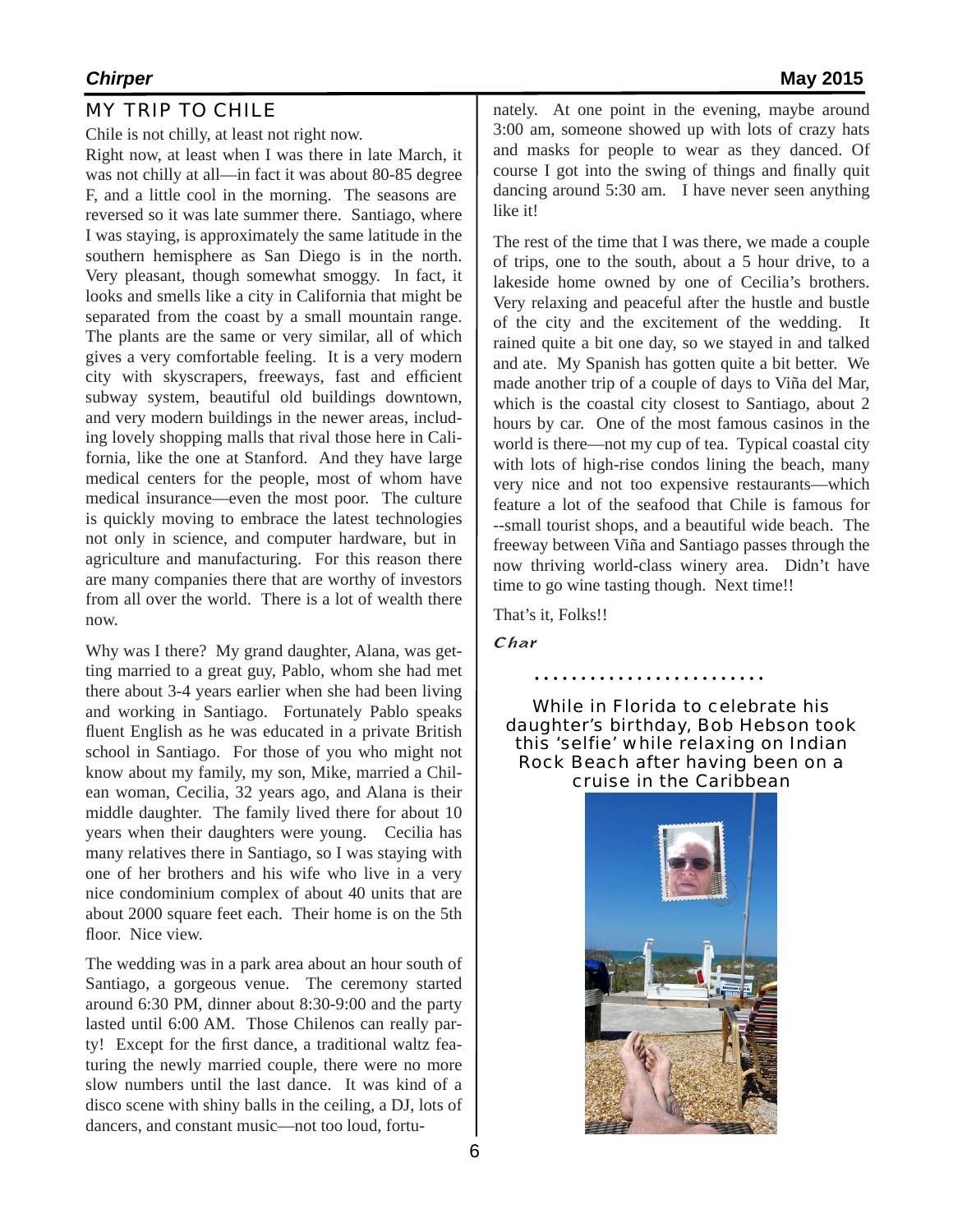